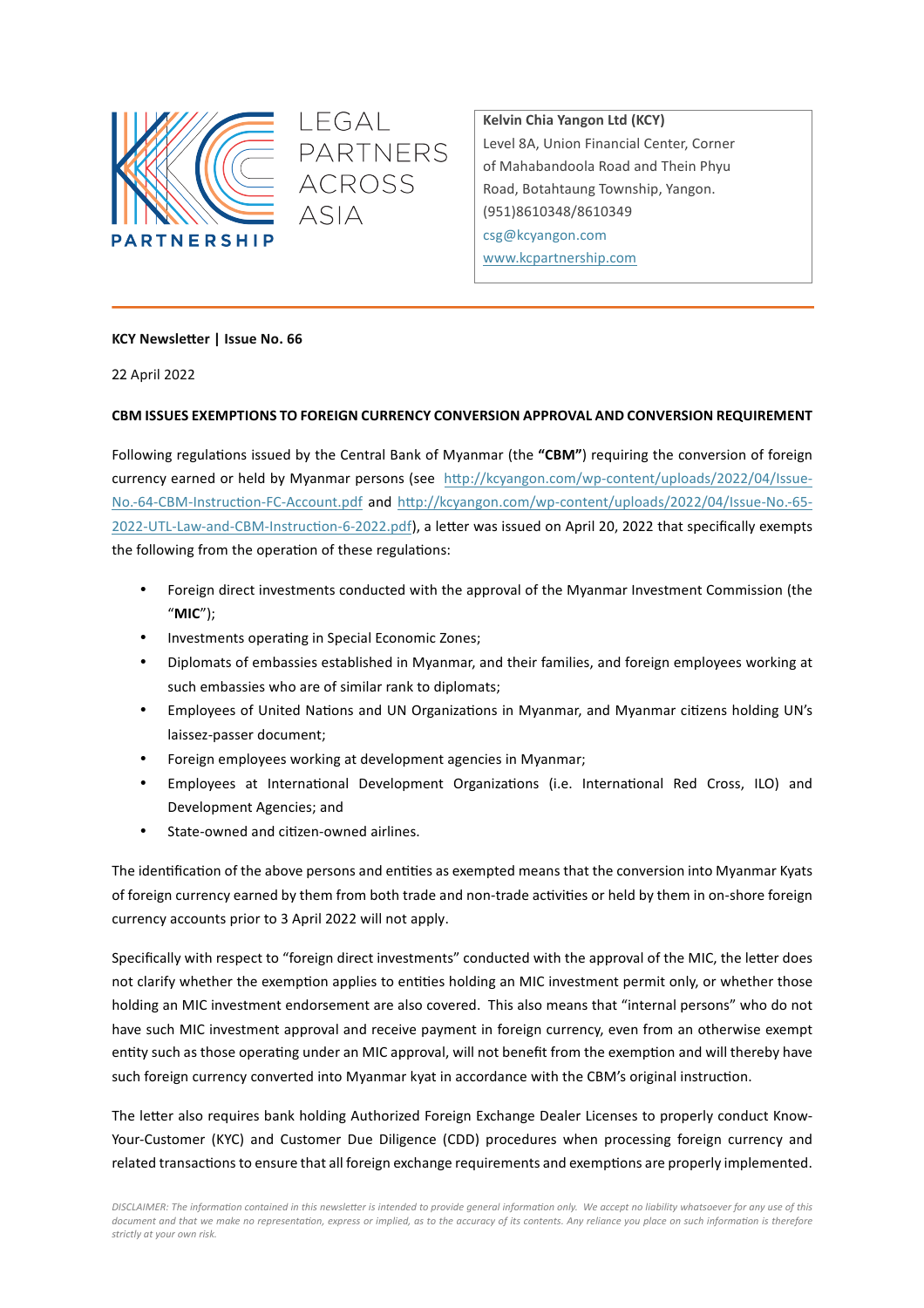

Transaction records are required to be submitted to the CBM and banks are made directly responsible for any breach in satisfying extant foreign exchange regulations.

Because of the obligations imposed on such banks, it is suggested for the Myanmar persons covered by the exemption to coordinate with their banks to understand how such banks will apply these foreign exchange requirements and exemptions in fact.

It also appears that the list is not intended to be an exclusive enumerated of exempted entities, as the CBM may continue to issue subsequent lists of exempted persons or entities.



$$
\bigcap_{i=1}^n
$$
 KCvantage